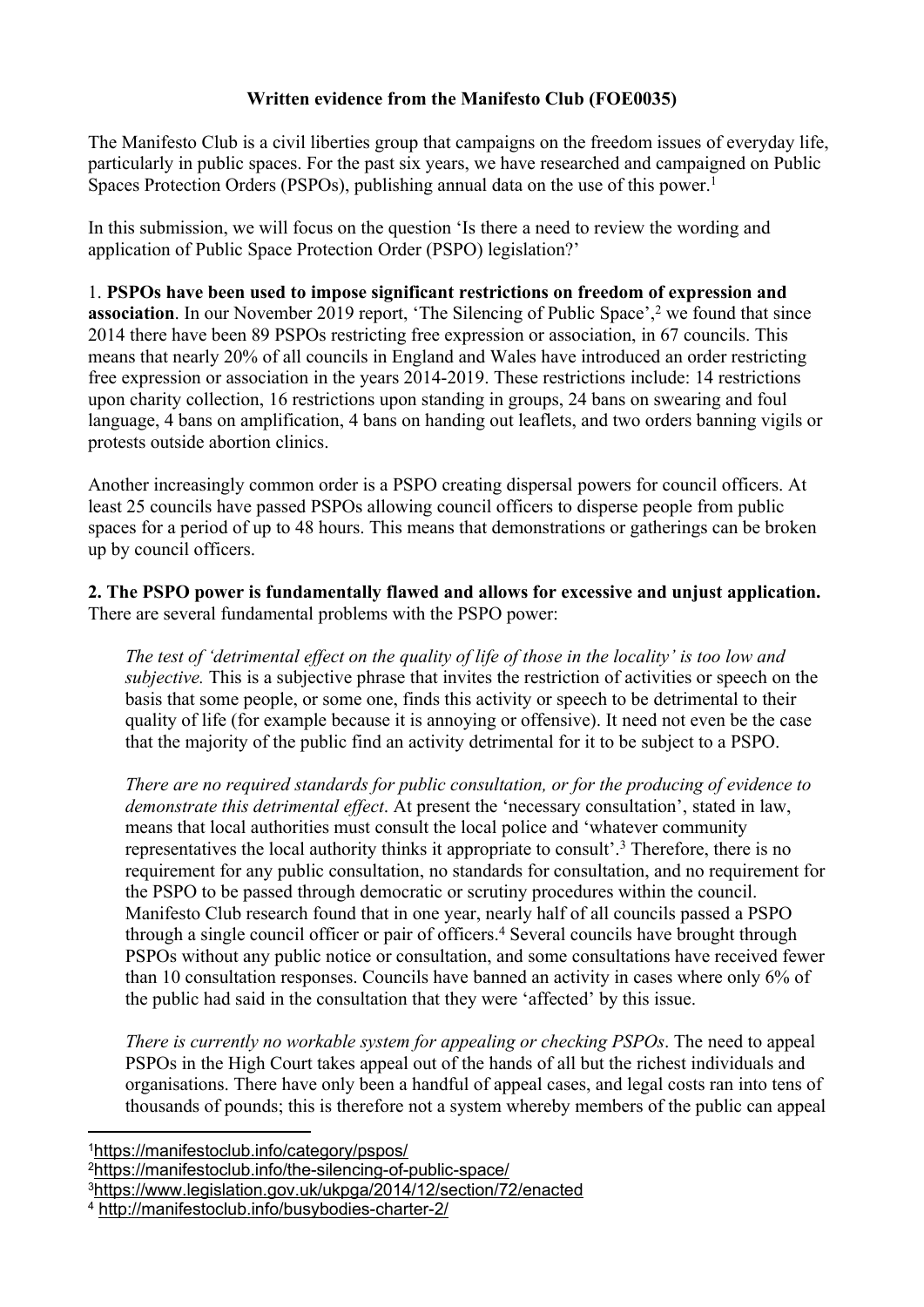orders that have a significant effect upon liberties in their local area. The Home Office recognised problems with the over-use of the PSPO power, and in 2017 produced amended Statutory Guidance in an attempt to provide further direction.<sup>5</sup> Unfortunately, perhaps due to limited legal appeal, this has had no discernible effect on PSPOs: since the changes to the statutory guidance, PSPOs have been issued at an increased rate, rising from an average of 11 per month to 15 per month.<sup>6</sup> The specification in the Anti-Social Behaviour, Crime and Policing Act that councils 'must have particular regard to the rights of freedom of expression and freedom of assembly set out in articles 10 and 11 of the Convention', does not appear to have limited the creation of PSPOs. The Home Office does not collect data into the use of the PSPO powers. Therefore, this is a power that is to a large extent unchecked, unstudied, and unscrutinised.

## 3. **We would recommend the scrapping of this power, or at the very least its substantial reform.** Any reform would require fundamental changes to the statutory law, to check the source the problems, as opposed to further guidance changes. Such changes might include -

A change of the test 'detrimental effect' to a stronger test such as 'activity causing significant public nuisance or harm';

To require substantial public consultation, with a requirement for a minimum number of responses and/or a minimum consultation period;

To require that PSPOs be subject to significant internal scrutiny prior to passing, for example including the production of substantial evidence showing the need for the PSPO, and/or the passing of the PSPO through elected council bodies such as cabinet or full council rather than by an unelected council officer.

To allow members of the public to appeal a PSPO without going to the High Court. Appeal should be simple and inexpensive to allow it to be accessible to the majority of the general public - for example, perhaps appeal could occur in a Magistrate's Court, or in a special tribunal set up to consider PSPO cases.

## **Addendum -**

We would also like to submit details of other Manifesto Club research that bears upon the question of the freedom of expression in public spaces. In our publication 'The Silencing of Public Space',<sup>7</sup> we identified widespread and significant restrictions on free expression as a result of current local authority policies, and particularly as a result of the privatisation of public spaces. Findings include:

- Only 9% of councils show tolerance towards community posters for local political or social events, whereas 44% do not allow any posters at all and will remove all posters or issue fines (councils have taken down posters including a Macmillan nurses boot fair, an art show in a village hall, a hospice Christmas fair, protest signs).

- Only 19% of councils said that people could put up a political stall in a public space without payment or booking or undergoing other formal procedures. 25% said that political stalls were not allowed, and 43% said that they would charge, or possibly charge, for people to put up a political stall.

- There has been a growth in privately owned open-air public spaces in town centres, such as streets or squares, where property owners restrict public activities such as demonstrations,

5[https://www.gov.uk/government/news/new-guidance-on-the-use-of-the-anti-social-behaviour](https://www.gov.uk/government/news/new-guidance-on-the-use-of-the-anti-social-behaviour-crime-and-policing-act-2014)[crime-and-policing-act-2014](https://www.gov.uk/government/news/new-guidance-on-the-use-of-the-anti-social-behaviour-crime-and-policing-act-2014)

<sup>6</sup><https://manifestoclub.info/pspos-the-busybodies-charter-in-2018/>

<sup>7</sup> <https://manifestoclub.info/the-silencing-of-public-space/>